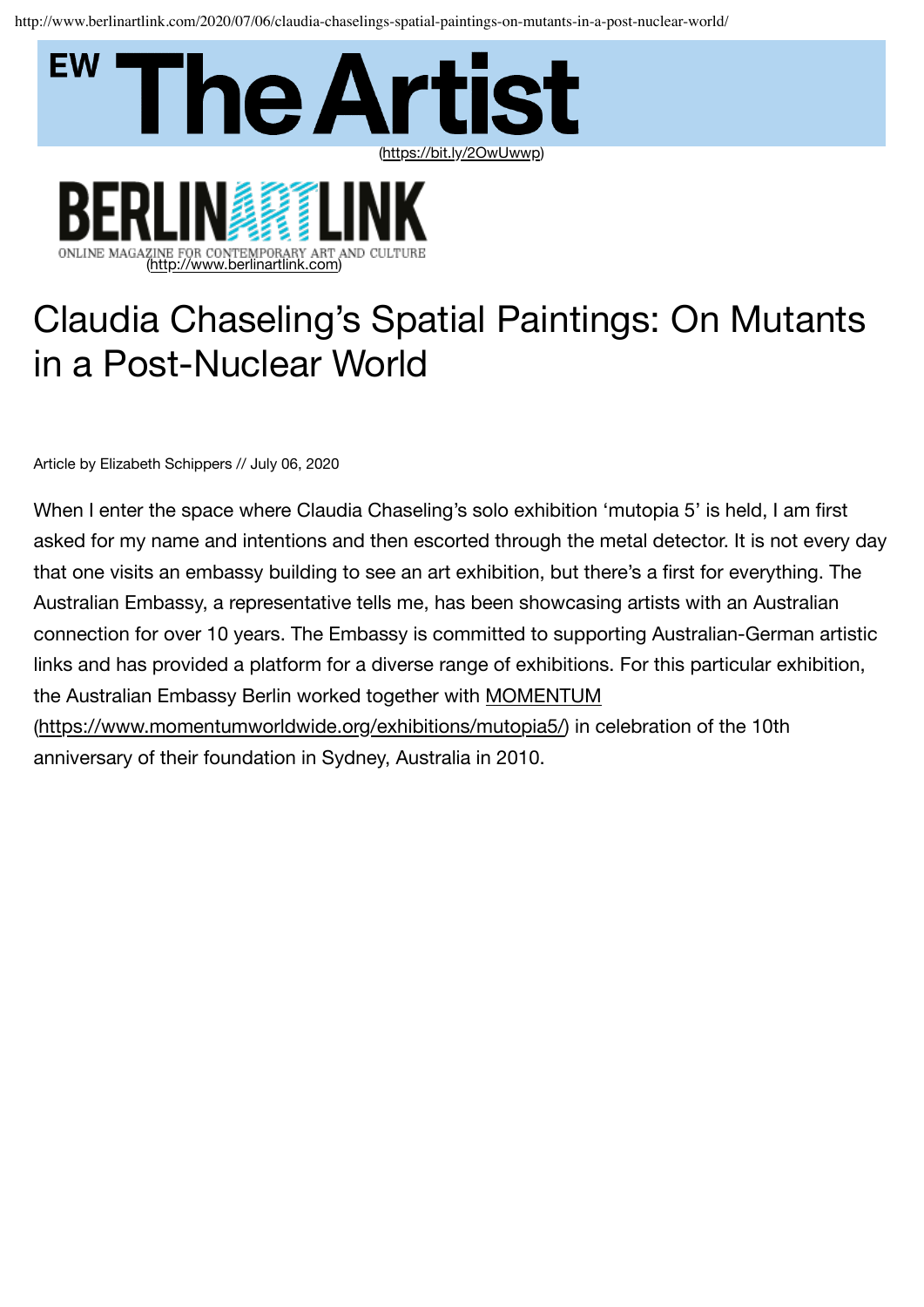

Claudia Chaseling: Mutopia 5, 2020, gold leaf, pigments, MDM and oil on canvas, 290×910 cm // Photo by Ruppert Bohle

Claudia Chaseling is a German-Australian artist and currently living and working in Berlin and Canberra. Chaseling's 'mutopia 5' is an explosion of colour spreading over the floors and walls of the building. The sleek, modern look of this official building is disrupted by bright, neon patterns and splashes of white negative space covering the walls. The colours are almost painful, a strange impression that is reminiscent of that which is man-made and that which is dangerous, venomous, like the skin of those small, deadly frogs in tropical forests.

Large canvases span the entire room and fill the space with various aspects of visual information, combined with the occasional text and the links that lead to different websites of source materials that Chaseling used during her research for this project. These abstract Spatial Paintings are part of an intricate, well-researched commentary on radioactive contamination, from various institutions and decisions that make this nuclear chain possible, to the mutative effects it has on the living things it comes into contact with. The artist describes Spatial Painting as being a specific way of applying perspective to distort the space optically. From one particular viewpoint the large biomorphic abstract paintings turn visually to a plain like a single two-dimensional canvas. After watching a documentary about the abuse of depleted uranium munitions in 2005 and its consequential effects on our environment, she has taken up this topic as the primary subject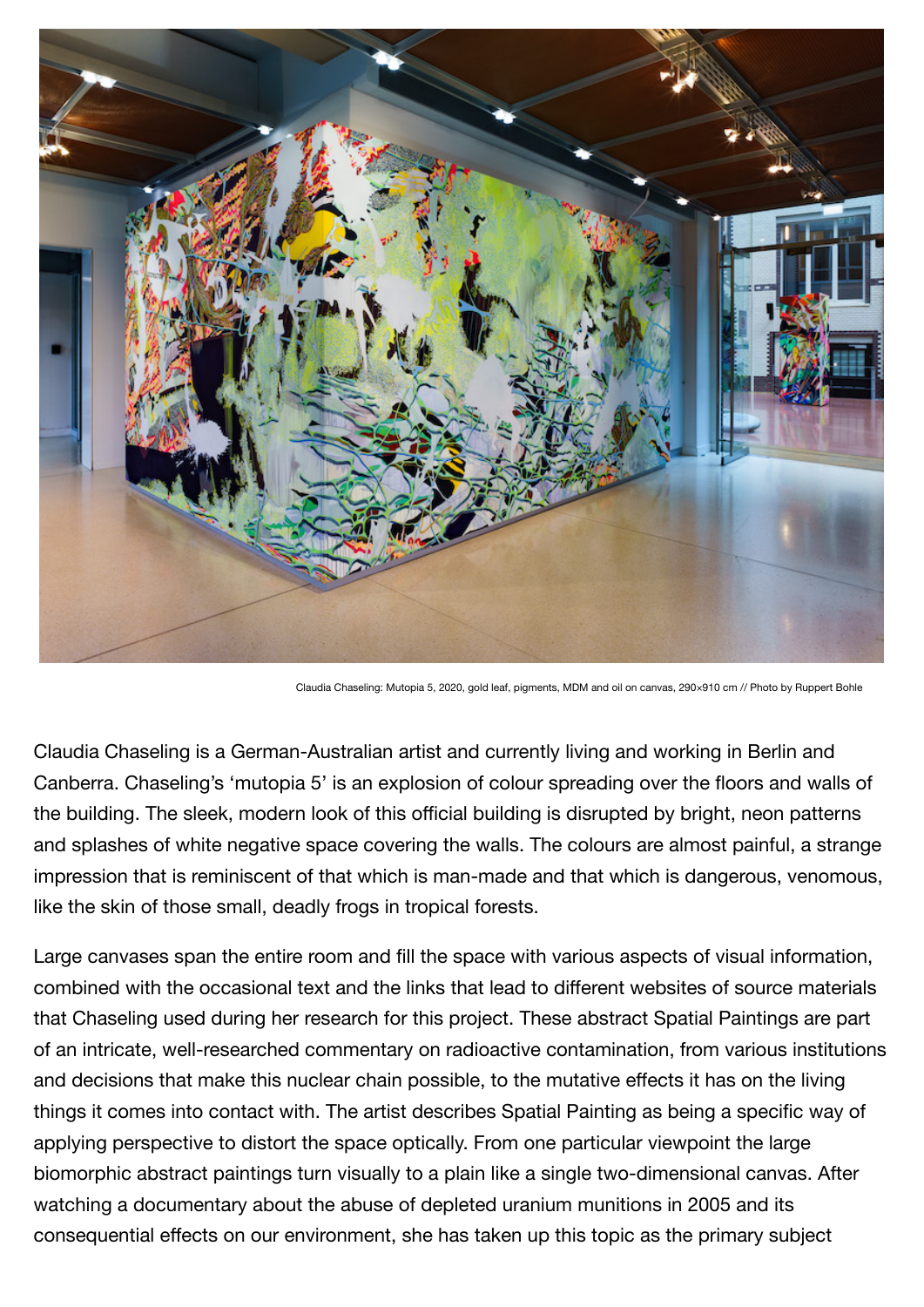matter of her practice. While the artist uses abstract forms in her Spatial Paintings, the abstracted atom bombs, mutated plants and radioactive explosions do not lose any of their visual impact. 'mutopia 5' functions as a wake-up call from the "mass distraction" that has enabled this mass destruction.



Claudia Chaseling: 'mutopia 5', 2020 // Photo by Ruppert Bohle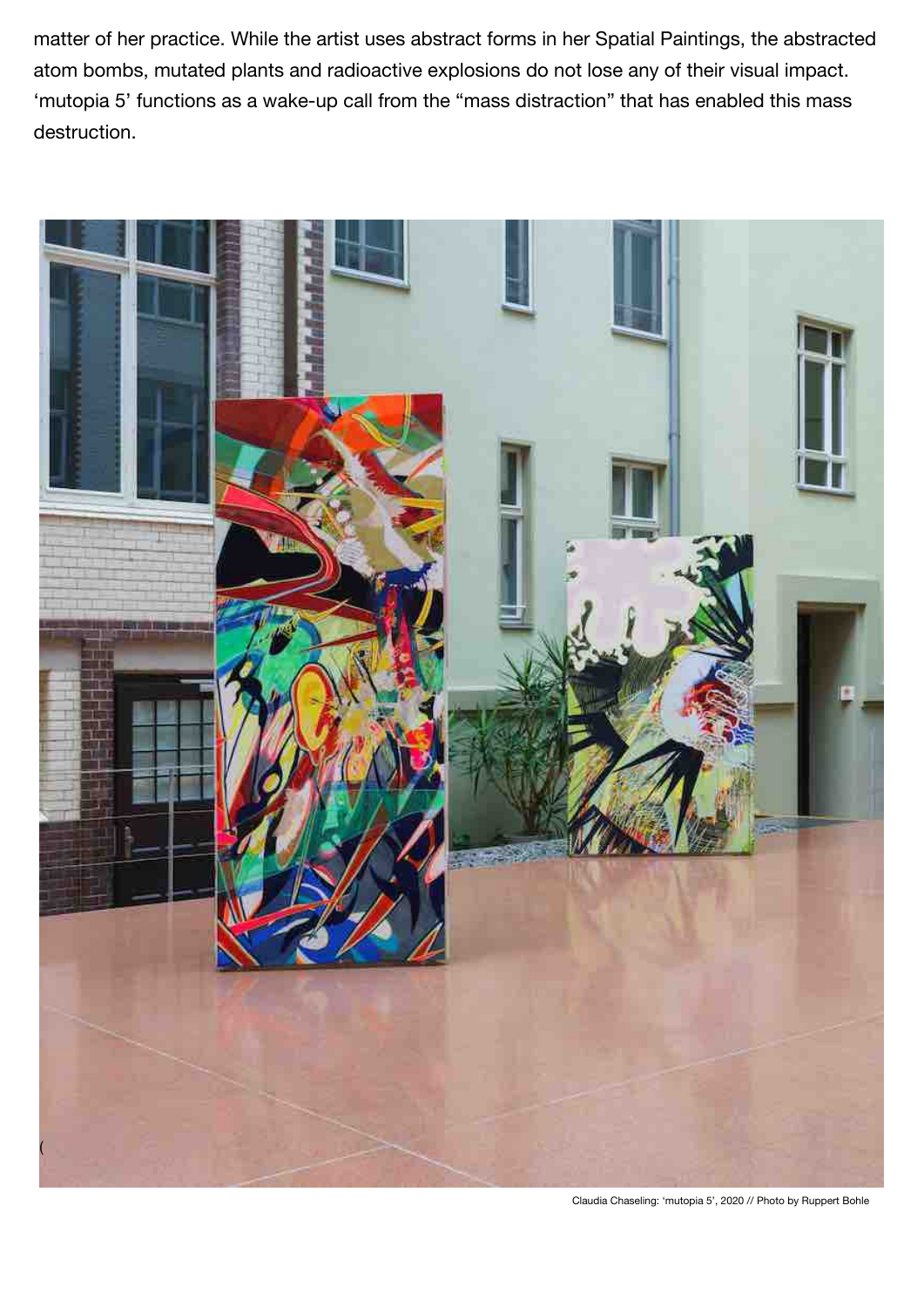the artist was mostly via video. In this exhibition Chaseling shows the viewer her graphic novel, 'Murphy the Mutant' (https://vimeo.com/339389327). The artist tells the story of this seven-legged mutant, the sole survivor of the Third World War and the destruction of humanity, as he tries to find any sort of life on the destroyed, radioactive planet. The video functions almost like a bedtime story, with the voice of the artist guiding you through the pages. And though the subject of the novel is anything but soothing, there is also a hopeful message that shines through. Genetic mutation made Murphy immune to radioactivity, which is how he survived this nuclear attack. We, too, are the products of generations and generations of mutations. We, too, are capable of change. 'mutopia 5' was realized during the Corona crisis, and communication between the Embassy and



The exhibition is showing at the Embassy until the end of October. Due to current COVID-19 guidelines, public access to the Embassy is restricted. The Embassy will update its website and social media channels (http://facebook.com/AusEmb.DE) once it's possible to view the exhibition in person. Those who are not able to come in person, however, can watch the virtual launch video of the exhibition above, with the artist speaking about her works and a greeting from the Australian Ambassador H.E. Lynette Wood.

## **Exhibition Info**

**AUSTRALIAN EMBASSY** https://www.momentumworldwide.org/exhibitions/mutopia5/) Claudia Chaseling: 'mutopia 5' Curated by Rachel Rits-Volloch, Momentum Exhibition: June 30–Oct. 30, 2020 Wallstraße 76–79, 10179 Berlin